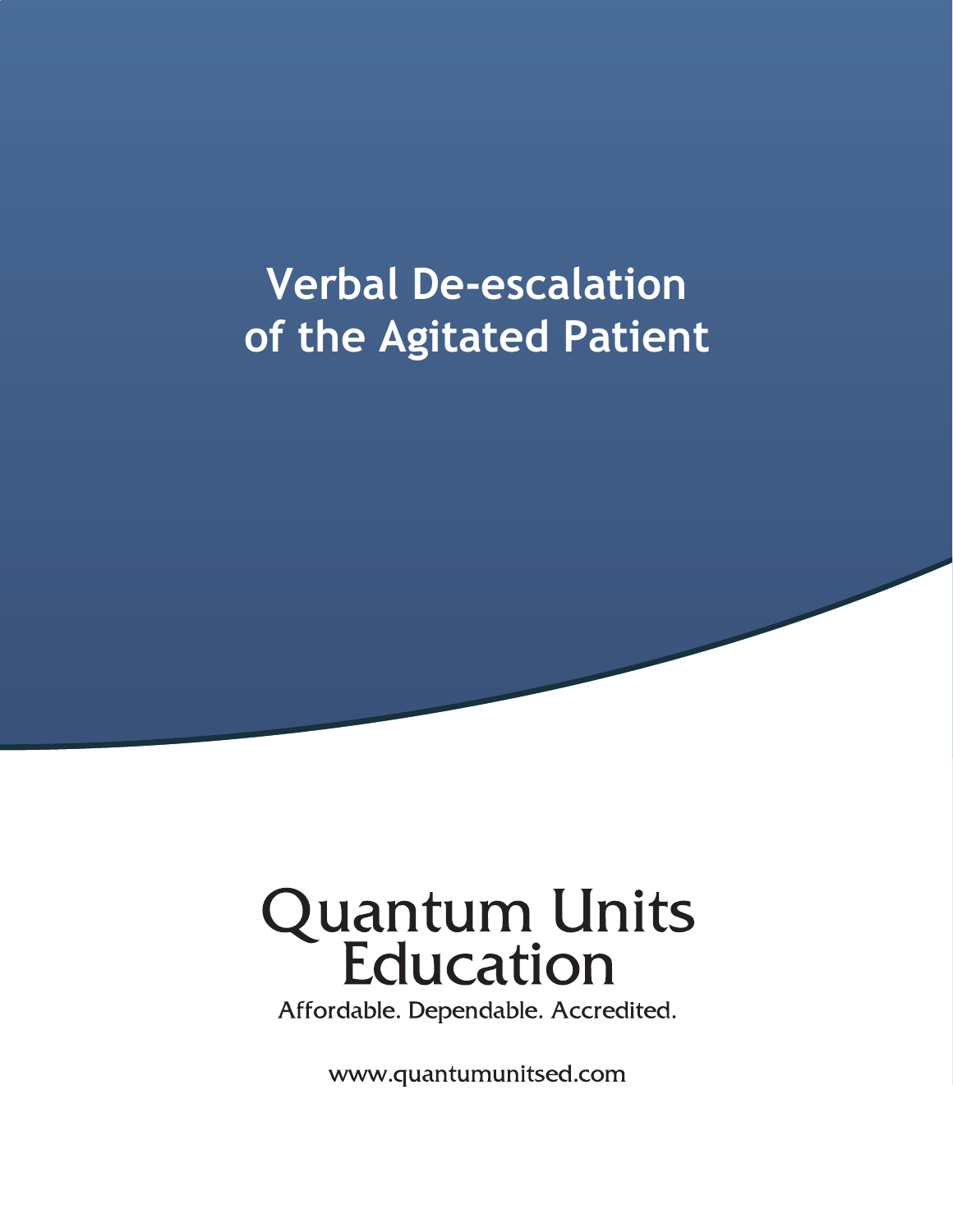### Verbal De-escalation of the Agitated Patient: Consensus Statement of the American Association for Emergency Psychiatry Project BETA De-escalation Workgroup

Janet S. Richmond, MSW\* Jon S. Berlin, MD† Avrim B. Fishkind, MD‡ Garland H. Holloman Jr, MD, PhD§ Scott L. Zeller, MD<sup>II</sup> Michael P. Wilson, MD, PhD} Muhamad Aly Rifai, MD, CPE# Anthony T. Ng, MD, FAPA\*\*

- \* Tufts University School of Medicine, Department of Psychiatry, Boston, **Massachusetts**
- † Medical College of Wisconsin, Departments of Psychiatry and Emergency Medicine, Milwaukee, Wisconsin
- ‡ JSA Health Telepsychiatry, LLC, Houston, Texas
- § University of Mississippi Medical Center, Department of Psychiatry, Jackson, Mississippi
- <sup>II</sup> Alameda County Medical Center, Department of Psychiatry, Oakland, California
- } UC San Diego Health System, Department of Emergency Medicine, San Diego, California
- # Drexel University/Blue Mountain Health System, Department of Psychiatry, Lehighton, Pennsylvania
- \*\* Acadia Hospital, Bangor, Maine

Supervising Section Editor: Leslie Zun, MD

Submission history: Submitted July 29, 2011; Revision received September 6, 2011; Accepted September 26, 2011 Reprints available through open access at http://escholarship.org/uc/uciem\_westjem DOI: 10.5811/westjem.2011.9.6864

Agitation is an acute behavioral emergency requiring immediate intervention. Traditional methods of treating agitated patients, ie, routine restraints and involuntary medication, have been replaced with a much greater emphasis on a noncoercive approach. Experienced practitioners have found that if such interventions are undertaken with genuine commitment, successful outcomes can occur far more often than previously thought possible. In the new paradigm, a 3-step approach is used. First, the patient is verbally engaged; then a collaborative relationship is established; and, finally, the patient is verbally deescalated out of the agitated state. Verbal de-escalation is usually the key to engaging the patient and helping him become an active partner in his evaluation and treatment; although, we also recognize that in some cases nonverbal approaches, such as voluntary medication and environment planning, are also important. When working with an agitated patient, there are 4 main objectives: (1) ensure the safety of the patient, staff, and others in the area; (2) help the patient manage his emotions and distress and maintain or regain control of his behavior; (3) avoid the use of restraint when at all possible; and (4) avoid coercive interventions that escalate agitation. The authors detail the proper foundations for appropriate training for de-escalation and provide intervention guidelines, using the ''10 domains of deescalation.'' [West J Emerg Med. 2012;13(1):17–25.]

#### INTRODUCTION

Traditional methods of treating agitated patients, ie, routine restraints and involuntary medication, have been replaced with a much greater emphasis on a noncoercive approach. Experienced practitioners have found that if such interventions are undertaken with genuine commitment, successful outcomes can occur far more often than previously

thought possible. In the new paradigm, a 3-step approach is used. First, the patient is verbally engaged; then a collaborative relationship is established; and, finally, the patient is verbally de-escalated out of the agitated state. In some ways, this is a return to Lazare's methods published in an article written more than 35 years ago. $<sup>1</sup>$ </sup>

The traditional goal of "calming the patient" often has a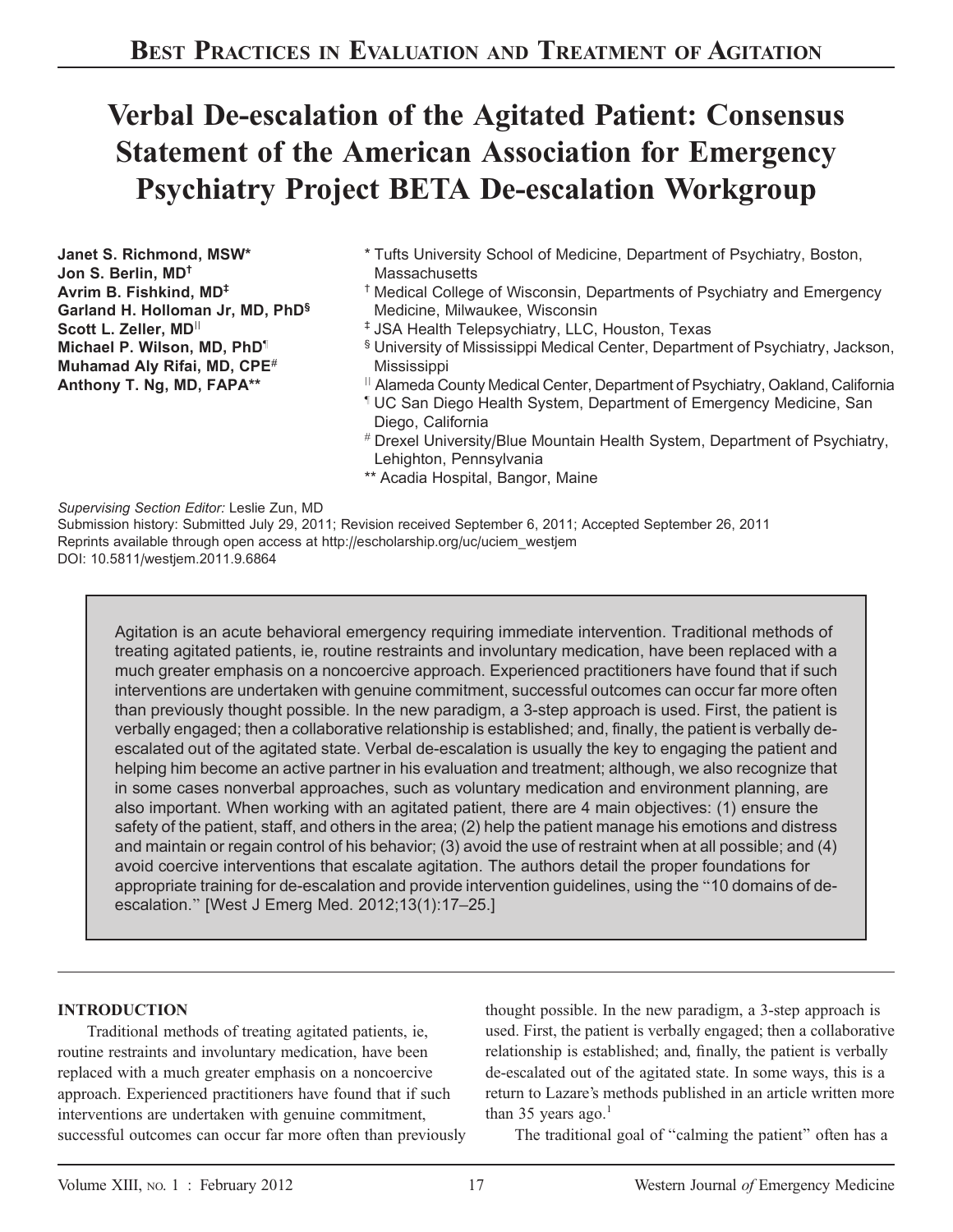dominant-submissive connotation, while the contemporary goal of ''helping the patient calm himself'' is more collaborative. The act of verbally de-escalating a patient is therefore a form of treatment in which the patient is enabled to rapidly develop his own internal locus of control.

When working with an agitated patient, there are 4 main objectives: (1) ensure the safety of the patient, staff, and others in the area; (2) help the patient manage his emotions and distress and maintain or regain control of his behavior; (3) avoid the use of restraint when at all possible; and (4) avoid coercive interventions that escalate agitation.

These objectives may be challenging to pursue in some situations and settings. For example, in an emergency department, both the clinician and patient can slip into irrational thinking or expediency at the price of engaging each other. A clinician who has many patients to see and too little time may prematurely use medication to avoid verbal engagement. However, using medication too quickly may seem dismissive, rejecting, or humiliating to the patient<sup>2</sup> and can lead to more agitation and violence.

Agitation is a behavioral syndrome that may be connected to different underlying emotions. Associated motor activity is usually repetitive and non–goal directed and may include such behaviors as foot tapping, hand wringing, hair pulling, and fiddling with clothes or other objects. Repetitive thoughts are exhibited by vocalizations such as, "I've got to get out of here. I've got to get out of here.''<sup>3</sup> Irritability and heightened responsiveness to stimuli may be present,<sup>4</sup> but the association of agitation and aggression has not been clearly established.<sup>5</sup>

Agitation exists on a continuum, eg, from anxiety to high anxiety, to agitation, to aggression.<sup>6</sup> The agitated patient may be unable to engage in any conversation, and may be on the edge of new or repeated violence, requiring vastly different management than a person who may be willing and able to engage. The Project BETA (Best practices in Evaluation and Treatment of Agitation) guidelines<sup>7</sup> discussed in this section will help shape a practical, noncoercive approach to deescalating agitated patients regardless of etiology or capacity to engage in a therapeutic relationship.

#### CLINICIAN'S APPROACH TO AGITATION

Emergency psychiatry is a well-established mental health discipline. However, the number of emergency psychiatrists and the volume of psychiatric crises they see are limited when compared to the number of emergency department physicians evaluating psychiatric emergencies. Interventions must often proceed with the agitated patient with, at best, a tentative diagnosis.

A paradigm that can be useful for both psychiatrists and emergency physicians is one in which the clinician uses rapid assessment and decision-making skills in an effort to quickly provide symptom relief. This relief, through verbal deescalation and/or medication, enhances a positive clinicianpatient relationship, decreases the likelihood of restraints,

seclusion, and hospital admissions,<sup>8</sup> and prevents longer hospitalization, since the use of restraints has been associated with increased length of stay.<sup>9,10</sup> After initial stabilization of the patient's agitation, the clinician can work with the patient to establish a final diagnosis.

Regardless of underlying etiology, agitation is an acute emergency and ''requires immediate intervention to control symptoms and decrease the risk of injury'' to the patient or others.<sup>11</sup> While voluntary medication and environment planning are also important, verbal de-escalation and nonverbal communication are usually key to engaging the patient and helping him become an active partner in de-escalation.

Finally, each clinician must remember the 4 main reasons for using noncoercive de-escalation. First, when staff members physically intervene to subdue a patient, it tends to reinforce the patient's idea that violence is necessary to resolve conflict. As such, noncoercive de-escalation is a success for the patient and staff, and is in effect a form of treatment. Second, patients who are put in restraints are more likely to be admitted to a psychiatric hospital<sup>8</sup> and have longer inpatient lengths of stay.<sup>9,10</sup> Third, the Joint Commission and the Centers for Medicare and Medicaid Services consider low restraint rates a key quality indicator, and fourth, staff and patients are less likely to get hurt when physical confrontation is averted.

#### DE-ESCALATION OF AGITATED PATIENTS IN THE EMERGENCY SETTING

General principles of verbal de-escalation can be found in specific psychotherapies, linguistic science, law enforcement, martial arts, and the nursing profession. Clinicians who work with agitated patients on a daily basis have perfected skills that frequently are in line with principles found in these resources. However, a review of the literature indicates that scientific studies and medical writings on verbal de-escalation are few and lack descriptions of specific techniques and efficacy.

There is indirect evidence from pharmacologic studies of agitation that verbal techniques can be successful in a substantial percentage of patients. In a recent study, patients were excluded from a clinical trial of droperidol if they were successfully managed with verbal de-escalation; however, the specific verbal de-escalation techniques were not identified or studied.<sup>12</sup>

The following guidelines were therefore developed by the consensus of the authors and a review of the limited available literature on verbal de-escalation.<sup>13–15</sup>

#### GUIDELINES FOR ENVIRONMENT, PEOPLE, PREPAREDNESS

#### Guideline: Physical Space Should Be Designed for Safety

The physical environment is important for the safe management of the agitated patient. Moveable furniture allows for flexible and equal access to exits for both patient and staff. The ability to quickly remove furniture from the area can expedite the creation of a safe environment. Some emergency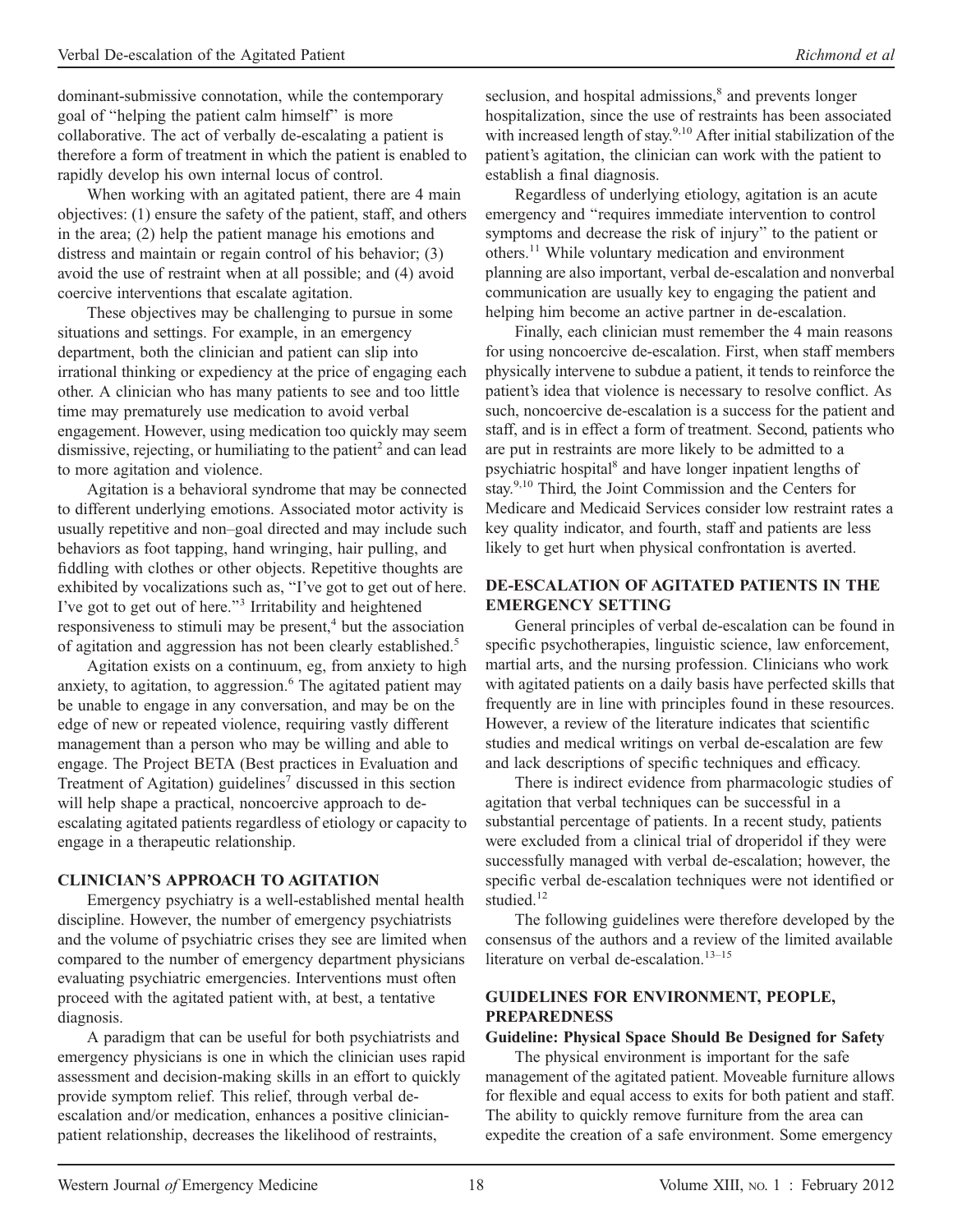departments prefer stationary furniture, so that the patient cannot use the objects as weapons, but this may create a false sense of security. There should be adequate exits, and extremes in sound, wall color, and temperature of the environment should be avoided to minimize abrasive sensory stimulation. Be mindful, also, of the potential for an agitated patient's throwing objects that may cause injuries to others. Any objects, such as pens, sharp objects, table lamps, etc that may be used as weapons should be removed or secured. The clinician should closely monitor any objects that cannot be removed.

#### Guideline: Staff Should Be Appropriate for the Job

Clinicians who work in acute care settings must be good multitaskers and tolerate rapidly changing patient priorities. In this environment, tolerating and even enjoying dealing with agitated patients takes a certain temperament, and all clinicians are encouraged to assess their temperament for this work.

Agitated patients can be provocative and may challenge the authority, competence, or credentials of the clinician. Some patients, in order to deflect their own sense of vulnerability, are exquisitely sensitive in detecting the clinician's vulnerability and focusing on it. To work well with agitated patients, staff members must be able to recognize and control countertransference issues and their own negative reactions. These include the clinician's understanding of his own vulnerabilities, tendencies to retaliate, argue, or otherwise become defensive and ''act-in'' with the patient. Such behaviors on the part of the clinician only serve to worsen the situation. Clinicians need to also recognize their limits in dealing with an agitated patient, as it can be quite taxing, and sometimes the best intervention is knowing when to seek additional help.

Security and police officers, who work with agitated patients, must accept that a patient's abnormal behavior is a manifestation of mental illness and that de-escalation is the preferred treatment of choice. The Crisis Intervention Team (CIT) model is a police-based, first-responder program that has been implemented nationwide. Persons taken into custody because of suspected mental illness are taken to a psychiatric emergency service or other facility where the person can receive psychiatric evaluation and treatment. CIT officers usually volunteer for these teams so that an officer is not forced into taking on a role that he does not want. Training of officers is provided by mental health professionals, legal experts, and advocates.16,17

Natural skill at verbal de-escalation exists on a continuum. However, almost anyone can learn de-escalation techniques and use them successfully if he is well trained and adopts a certain skill set. The most essential skill is a good attitude, starting with positive regard for the patient and the capacity for empathy. Staff should be able to recognize that the patient is doing the best he can under the circumstances, ie, the patient is experiencing difficulty in conforming to what is expected of him. Clinicians in emergency settings also will need to be skilled at recognizing that the inability to conform is due to

either cognitive impairment—for example, delirium, psychosis, intoxication, and intellectual disability—or the patient's lack of the skills needed to effectively get his needs met, eg, personality disorder.

#### Guideline: Staff Must Be Adequately Trained

Training in management of the agitated patient decreases the tendency of clinicians to avoid working with these patients. The American Psychiatric Association Task Force on Psychiatric Emergency Services<sup>18</sup> has recommended that staff receive annual training on managing behavioral emergencies. This training is analogous to advanced cardiovascular life support training, ie, knowledge about skills can be taught in a classroom or can be learned from a book, but skills come only with practice. De-escalation skills can be learned by role playing and can be practiced in day-by-day encounters with nonagitated patients who are considered to be difficult in the sense of not conforming to what the clinician expects.

All persons who work with agitated patients should receive training in de-escalation techniques. A person, who is appropriate for the job, as discussed earlier, should be the one who works directly with the patient. A psychiatrist, emergency physician, or any other healthcare worker can become proficient at de-escalation, and any of these can engage the patient and perform de-escalation.

De-escalation frequently takes the form of a verbal loop in which the clinician listens to the patient, finds a way to respond that agrees with or validates the patient's position, and then states what he wants the patient to do, eg, accept medication, sit down, etc. The loop repeats as the clinician listens again to the patient's response.<sup>19</sup> The clinician may have to repeat his message a dozen or more times before it is heard by the patient. Yet, beginning residents, and other inexperienced clinicians, tend to give up after a brief attempt to engage the patient, reporting that the patient won't listen or won't cooperate.<sup>20</sup>

The amount of time permitted for verbal de-escalation may vary depending on the setting and other constraints. However, it is the consensus of Project BETA De-escalation Workgroup members that verbal de-escalation frequently can be successful in less than 5 minutes. Its potential advantages in safety, outcome, and patient satisfaction indicate it should be attempted in the vast majority of agitation situations, even in very busy emergency settings.

Even the most complicated cases can be managed with a little additional time. Assuming that a single interaction of listening and responding takes less than a minute, then a dozen repetitions of the clinician's message would take 10 minutes at the most. De-escalation, when effective, can avoid the need for restraint. Taking the time to de-escalate the patient and working with him as he settles down can be much less time-consuming than placing him in restraints, which requires additional resources once he is restrained.

There are patients who cannot be effectively engaged and verbally de-escalated, eg, a delirious patient. However, training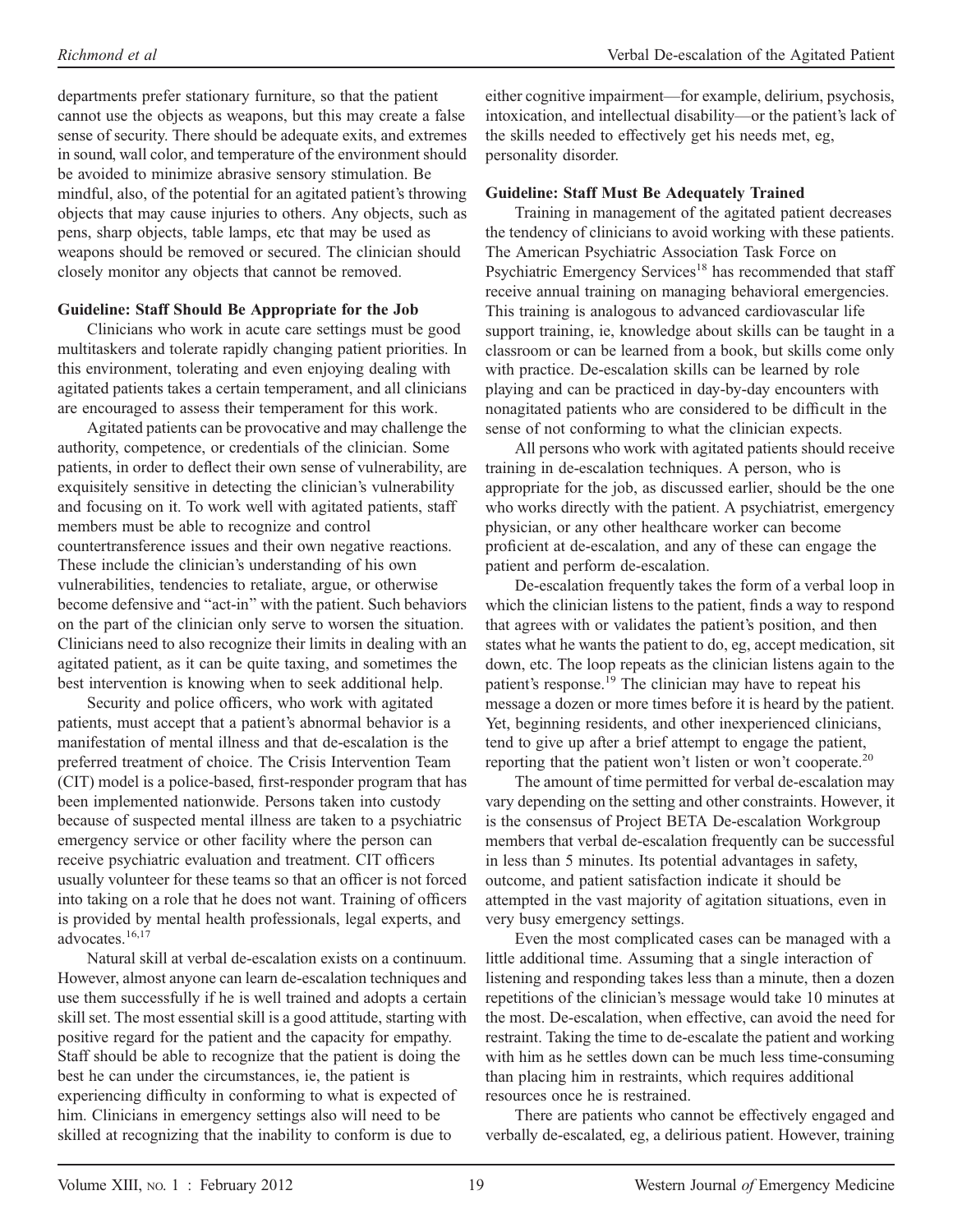#### Table 1. Behavioural Activity Rating Scale (BARS).<sup>21</sup>

- $1 =$  Difficult or unable to rouse
- $2 =$  Asleep but responds normally to verbal or physical contact
- $3$  = Drowsy, appears sedated
- $4 =$  Quiet and awake (normal level of activity)
- $5 =$  Signs of overt (physical or verbal) activity, calms down with instructions
- $6 =$  Extremely or continuously active, not requiring restraint
- $7 =$  Violent, requires restraint

should emphasize that a patient may not respond to initial efforts to engage him in de-escalation and that persistence is indicated, especially when the patient is not showing signs of further escalation that is moving toward violence.

#### Guideline: An Adequate Number of Trained Staff Must Be Available

Working with an agitated patient is a team effort and there must be an adequate number of people to provide for verbal deescalation, offer the possibility of voluntary medication, and maintain safety if the patient's agitation escalates to violence. There is also a benefit in having enough people to provide a nonverbal communication to the patient that violence on the part of the patient will not be acceptable behavior. In a busy emergency service, the de-escalation team should consist of 4 to 6 team members made up of nurses, clinicians, technicians, and police and security officers, if available.

#### Guideline: Use Objective Scales to Assess Agitation

The use of objective scales to measure agitation can help mitigate defensive behaviors on the part of staff that might result in their avoiding or ''ignoring'' early signs of agitation. One such scale that is quite simple and easy to implement is the Behavioural Activity Rating Scale (BARS; Table 1).<sup>21</sup>

The initial BARS score should be based not only on the patient's presentation, but also on his behavior before arrival at the emergency facility. Any score other than a 4 should trigger an evaluation by a clinician and establish the urgency of that evaluation. Other available scales include the Overt Aggression Scale,<sup>22</sup> the Scale for the Assessment of Aggressive and Agitated Behaviors,<sup>23</sup> and the Staff Observation Aggression Scale.<sup>24</sup>

#### GENERAL DE-ESCALATION GUIDELINES Guideline: Clinicians Should Self-Monitor and Feel Safe When Approaching the Patient

A clinician cannot be effective if he has too much emotion or is frightened by the patient. Keeping the clinician safe is the first step toward patient safety. Approximately 90% of all emotional information and more than 50% of the total information in spoken English is communicated not by what one says but by body language, especially tone of voice.<sup>25</sup>

Table 2. Ten domains of de-escalation.<sup>27</sup>

- 1. Respect personal space
- 2. Do not be provocative
- 3. Establish verbal contact
- 4. Be concise
- 5. Identify wants and feelings
- 6. Listen closely to what the patient is saying
- 7. Agree or agree to disagree
- 8. Lay down the law and set clear limits
- 9. Offer choices and optimism
- 10. Debrief the patient and staff

When the clinician approaches the agitated patient, he must monitor his own emotional and physiologic response so as to remain calm and, therefore, be capable of performing verbal deescalation.<sup>26</sup>

#### Guideline: 10 Domains of De-Escalation Exist That Help Clinicians' Care of Agitated Patients

Review of the literature establishes 10 domains of deescalation (Table 2). $27$ 

#### Domain I: Respect Personal Space

Key Recommendation: Respect the Patient's and Your Personal Space. When approaching the agitated patient, maintain at least 2 arm's lengths of distance between you and the patient. This not only gives the patient the space he needs, but also gives the clinician the space needed to move out of the way if the patient were to kick or otherwise strike out. The clinician may want to give himself more distance in order to feel safe; and, if a patient tells you to get out of the way, do so immediately. Both the patient and the clinician should be able to exit the room without feeling that the other is blocking his way.

A high percentage of patients have a past history of trauma, and the emergency experience has the potential for repeating the traumatic experience when specific aspects of personal space are ignored. A person who lives on the street may be very sensitive about protecting his belongings. Those who have been sexually abused may be apprehensive about being unclothed, which can increase their sense of vulnerability and cause humiliation.

#### Domain II: Do Not Be Provocative

Key Recommendation: Avoid Iatrogenic Escalation. The clinician must demonstrate by body language that he will not harm the patient, that he wants to listen, and that he wants everyone to be safe. Hands should be visible and not clenched. Avoid concealed hands, which imply a concealed weapon.<sup>20</sup> Knees should be slightly bent. The clinician should avoid directly facing the agitated patient and should stand at an angle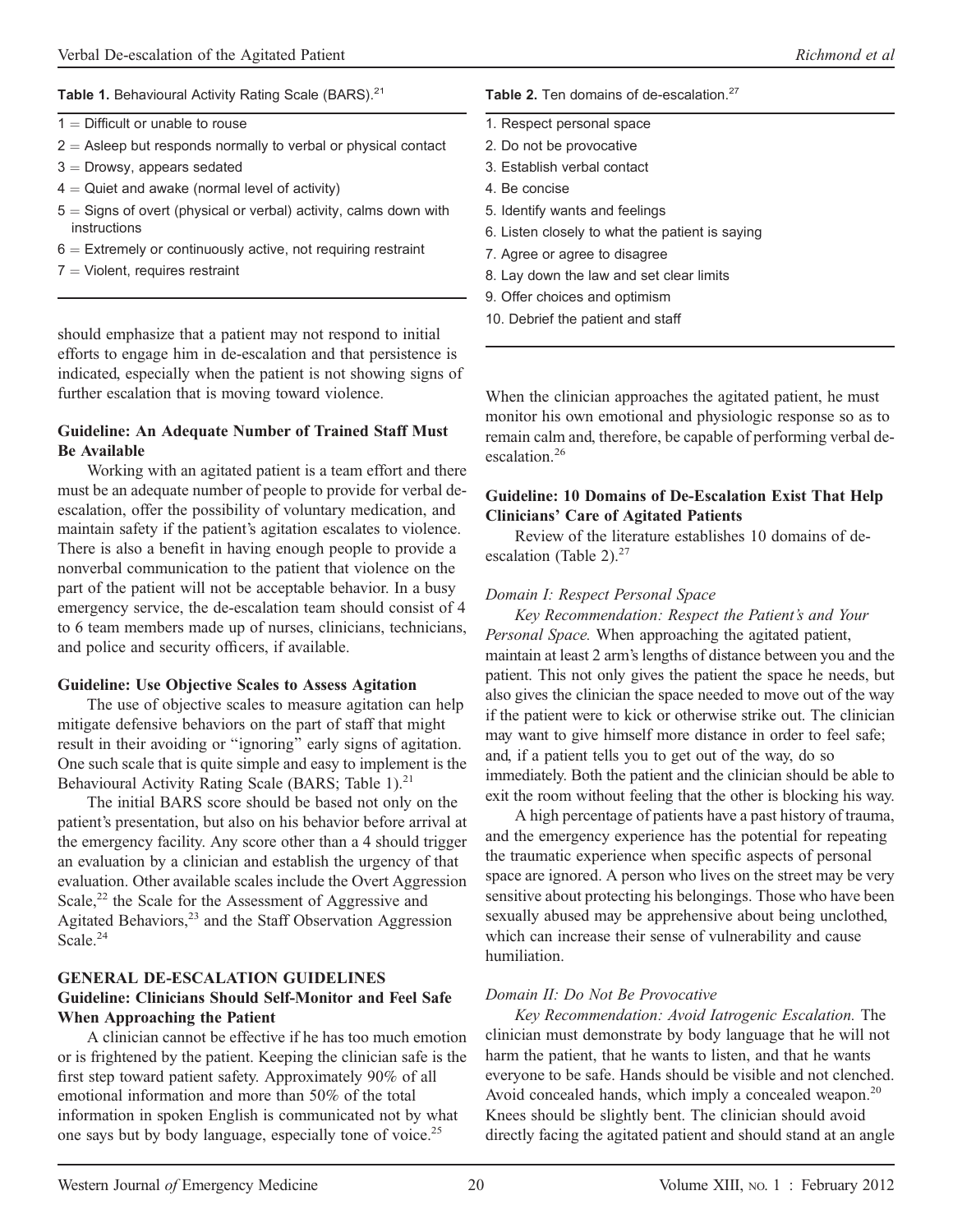to the patient so as not to appear confrontational. A calm demeanor and facial expression are important. Excessive, direct eye contact, especially staring, can be interpreted as an aggressive act. Closed body language, such as arm folding or turning away, can communicate lack of interest. It is most important that the clinician's body language be congruent with what he is saying. If not, the patient will sense that the clinician is insincere or even ''faking it'' and may become more agitated and angry. It is also important to monitor closely that other patients or individuals do not provoke the patient further.

According to Lazare and Levy, $28$  humiliation is an aggressive act where a person has threatened another person's integrity and very self. In some cases, humiliation itself can be traumatic. Therefore, do not challenge the patient, insult him, or do anything else that can be perceived as humiliating.

#### Domain III: Establish Verbal Contact

Key Recommendation: Only 1 Person Verbally Interacts with the Patient. The first person to make contact with the patient should be the person designated to de-escalate the patient. If that person is not trained or is otherwise unable to take on this role, another person should be designated immediately.

Multiple people verbally interacting can confuse the patient and result in further escalation. While the designated person is working with the patient, another team member should alert staff to the encounter, while removing innocent bystanders.

Key Recommendation: Introduce Yourself to the Patient and Provide Orientation and Reassurance. A good strategy is to be polite. Tell the patient your title and name. Rapidly diminish the patient's concerns about your role by explaining that you are there to keep him safe and make sure no harm comes to him or anyone else in the emergency setting. If the patient is very agitated, he may need additional reassurance that the clinician wants to help him regain control. Orient the patient as to where he is and what to expect. If the patient's name is unknown, ask for his name. Judgment is required in deciding whether to call the person by his first or last name. Although some prefer calling all patients by their last names, this formality, in some situations, can add to a patient's suspicion and appear patronizing. When in doubt, it is best to ask the patient how he prefers to be addressed; this act communicates that he is important and, from the very beginning of the interaction, that he has some control over the situation.

#### Domain IV: Be Concise

Key Recommendation: Be Concise and Keep It Simple . Since agitated patients may be impaired in their ability to process verbal information, use short sentences and a simple vocabulary. More complex verbalizations can increase confusion and can lead to escalation. Give the patient time to process what has been said to him and to respond before providing additional information.

Key Recommendation: Repetition Is Essential to Successful De-escalation. This involves persistently repeating your message to the patient until it is heard. Since the agitated patient is often limited in his ability to process information, repetition is essential whenever you make requests of the patient, set limits, offer choices, or propose alternatives. This repetition is combined with other assertiveness skills that involve listening to the patient and agreeing with his position whenever possible.<sup>19</sup>

#### Domain V: Identify Wants and Feelings

Examples of wants include succorance, the wish to ventilate to an empathic listener, a request for medication, some administrative intervention, such as a letter to an employer, or intervening with a difficult spouse or parent. Whether or not the request can be granted, all patients need to be asked what their request is.<sup>1</sup> A statement like, "I really need to know what you expected when you came here," is essential, as is the caveat ''Even if I can't provide it, I would like to know so we can work on it.''

Key Recommendation: Use Free Information to Identify Wants and Feelings. 'Free information'' comes from trivial things the patient says, his body language, or even past encounters one has had with the patient.<sup>19</sup> Free information can help the examiner identify the patient's wants and needs. This rapid connection based on free information allows the clinician to respond empathically and express a desire to help the patient get what he wants, facilitating rapid de-escalation of agitation.

A sad person wants something he has given up hope of having. A patient who is fearful wants to avoid being hurt. In a later discussion of aggression, it will be apparent that the aggressive patient has specific wants also, and identifying these wants is important for the management of the patient.

#### Domain VI: Listen Closely to What the Patient Is Saying

Key Recommendation: Use Active Listening. The clinician must convey through verbal acknowledgment, conversation, and body language that he is really paying attention to the patient and what he is saying and feeling. As the listener, you should be able to repeat back to the patient what he has said to his satisfaction. Such clarifying statements as ''Tell me if I have this right...'' is a useful technique. Again, this does not mean necessarily that you agree with the patient but, rather, that you understand what he is saying.

Key Recommendation: Use Miller's Law. Miller's law states, ''To understand what another person is saying, you must assume that it is true and try to imagine what it could be true of."<sup>25</sup> If you follow this law, you will be trying to understand. If you are truly trying to imagine how it could be true, you will be less judgmental, and the patient will sense that you are interested in what he is saying and this will significantly improve your relationship with the patient. For example, if the patient's agitation is driven by the delusion that someone is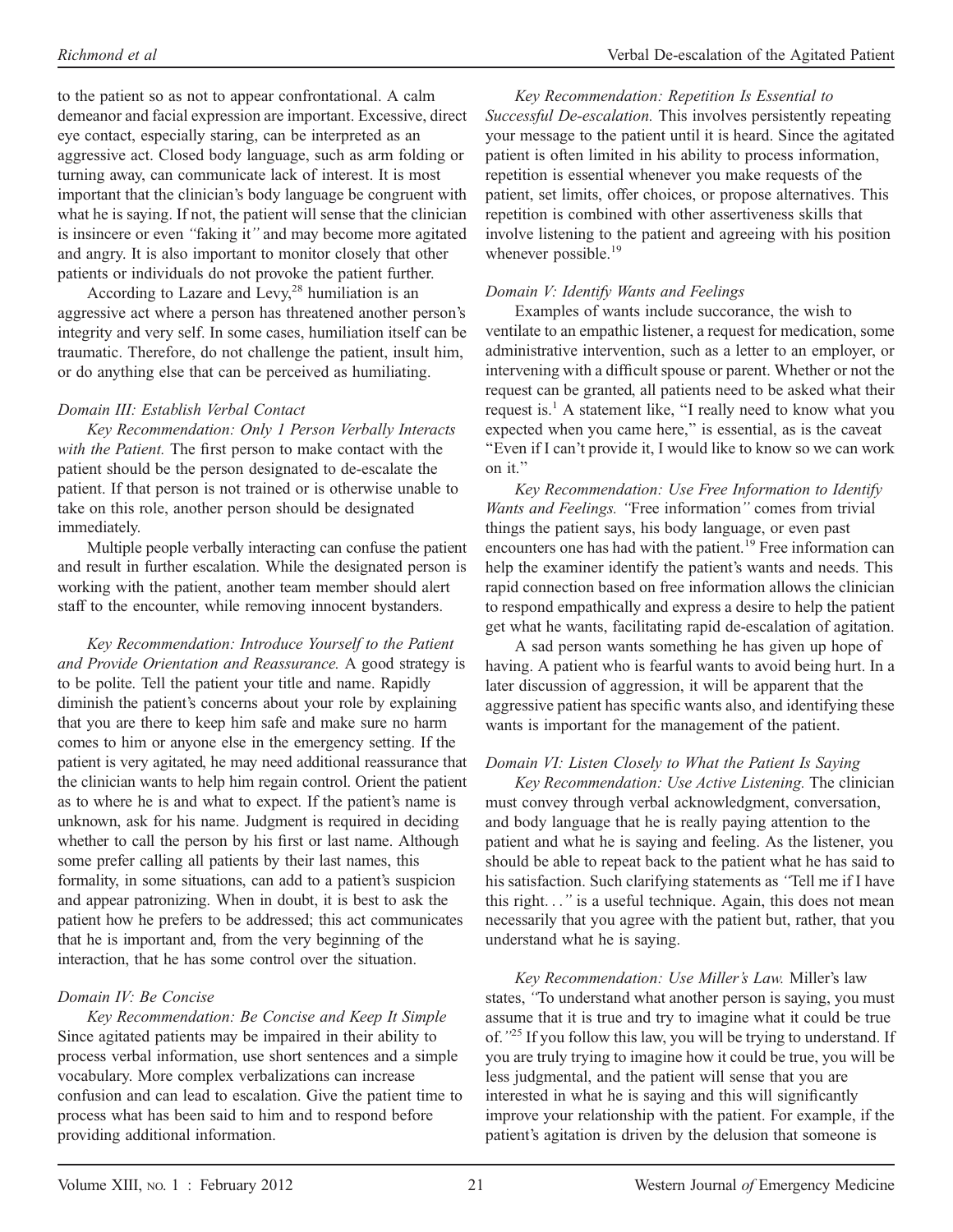Table 3. Summary of strategies for broaching the topic of medication/escalating persuasion techniques.

| What helps you at times like this?                                                                                                                                                | STRATEGY: Invite the patient's ideas.          |
|-----------------------------------------------------------------------------------------------------------------------------------------------------------------------------------|------------------------------------------------|
| I think you would benefit from medication.                                                                                                                                        | STRATEGY: Stating a fact.                      |
| I really think you need a little medicine.                                                                                                                                        | STRATEGY: Persuading.                          |
| You're in a terrible crisis. Nothing's working. I'm going to get you some<br>emergency medication. It works well and it's safe. If you have any<br>serious concerns, let me know. | STRATEGY: Inducing.                            |
| I'm going to have to insist.                                                                                                                                                      | STRATEGY: Coercing. Great danger, last resort. |
|                                                                                                                                                                                   |                                                |

following him and intends to cause him harm, you can imagine how this is true from the patient's standpoint and engage the patient in conversation as to why this is happening to him and who would want to harm him. This will convey your interest and will result in the patient engaging in conversation about that which is driving his agitation. By engaging in conversation, the patient will begin to see that you care, which in turn, fosters de-escalation.

#### Domain VII: Agree or Agree to Disagree

Fogging is an empathic behavior in which one finds something about the patient's position with which he can agree.<sup>19</sup> It can be very effective in developing one's relationship with the patient. There are 3 ways to agree with a patient. The first is agreeing with the truth. If the patient is agitated after 3 attempts to draw his blood, one might say, ''Yes, she has stuck you 3 times. Do you mind if I try?''The second is agreeing in principle. For the agitated patient who is complaining that he has been disrespected by the police, you don't have to agree that he is correct but you can agree with him in principle by saying, ''I believe everyone should be treated respectfully.'' The third is to agree with the odds. If the patient is agitated because of the wait to see the doctor and states that anyone would be upset, an appropriate response would be, ''There probably are other patients who would be upset also.'' Using these techniques, it is usually easy to find a way of agreeing, and one should agree with the patient as much as possible. Clinicians may find themselves in a position where they are being asked to agree with an obvious delusion or something else the clinician can obviously have no knowledge of. In this situation, acknowledge that you have never experienced what the patient is experiencing but that you believe that he is having that experience. However, if there is no way to honestly agree with the patient, agree to disagree.

#### Domain VIII: Lay Down the Law and Set Clear Limits Key Recommendation: Establish Basic Working

Conditions. It is critical that the patient be clearly informed about acceptable behaviors. Tell the patient that injury to him or others is unacceptable. If necessary, tell the patient that he may be arrested and prosecuted if he assaults anyone. This should be communicated in a matter-of-fact way and not as a threat.

Key Recommendation: Limit Setting Must Be Reasonable and Done in a Respectful Manner. Set limits demonstrating your intent and desire to be of help but not to be abused by the patient. If the patient is causing the clinician to feel uncomfortable, this must be acknowledged. Often telling the patient that his behavior is frightening or provocative is helpful if it is matched with an empathic statement that the desire to help can be interrupted or even derailed if the clinician feels angry, fearful, etc.

The bottom line is that good ''working conditions'' require that both patient and clinician treat each other with respect. Being treated with respect and dignity must go both ways. Violation of a limit must result in a consequence, which (1) is clearly related to the specific behavior; (2) is reasonable; and (3) is presented in a respectful manner.

Some behaviors, eg, punching a wall or even breaking a chair, may not automatically indicate the need for seclusion or restraint, and the patient can continue to be de-escalated with some increase in limit setting and consequences. Reassure the patient that you want to help him regain control and establish acceptable behavior.

Key Recommendation: Coach the Patient in How to Stay in Control. Once you have established a relationship with the patient and determined that he has the capability to stay in control, teach him how to stay in control. Use gentle confrontation with instruction: 'T really want you to sit down; when you pace, I feel frightened, and I can't pay full attention to what you are saying. I bet you could help me understand if you were to calmly tell me your concerns.''

#### Domain IX: Offer Choices and Optimism

Key Recommendation: Offer Choices. For the patient who has nothing left but to fight or take flight, offering a choice can be a powerful tool. Choice is the only source of empowerment for a patient who believes physical violence is a necessary response. In order to stop a spiraling aggression from turning into an assault, be assertive and quickly propose alternatives to violence. While offering choices, also offer things that will be perceived as acts of kindness, such as blankets, magazines, and access to a phone. Food and something to drink may be a choice the patient is willing to accept that will stall aggressive behaviors. Be mindful that these choices must be realistic.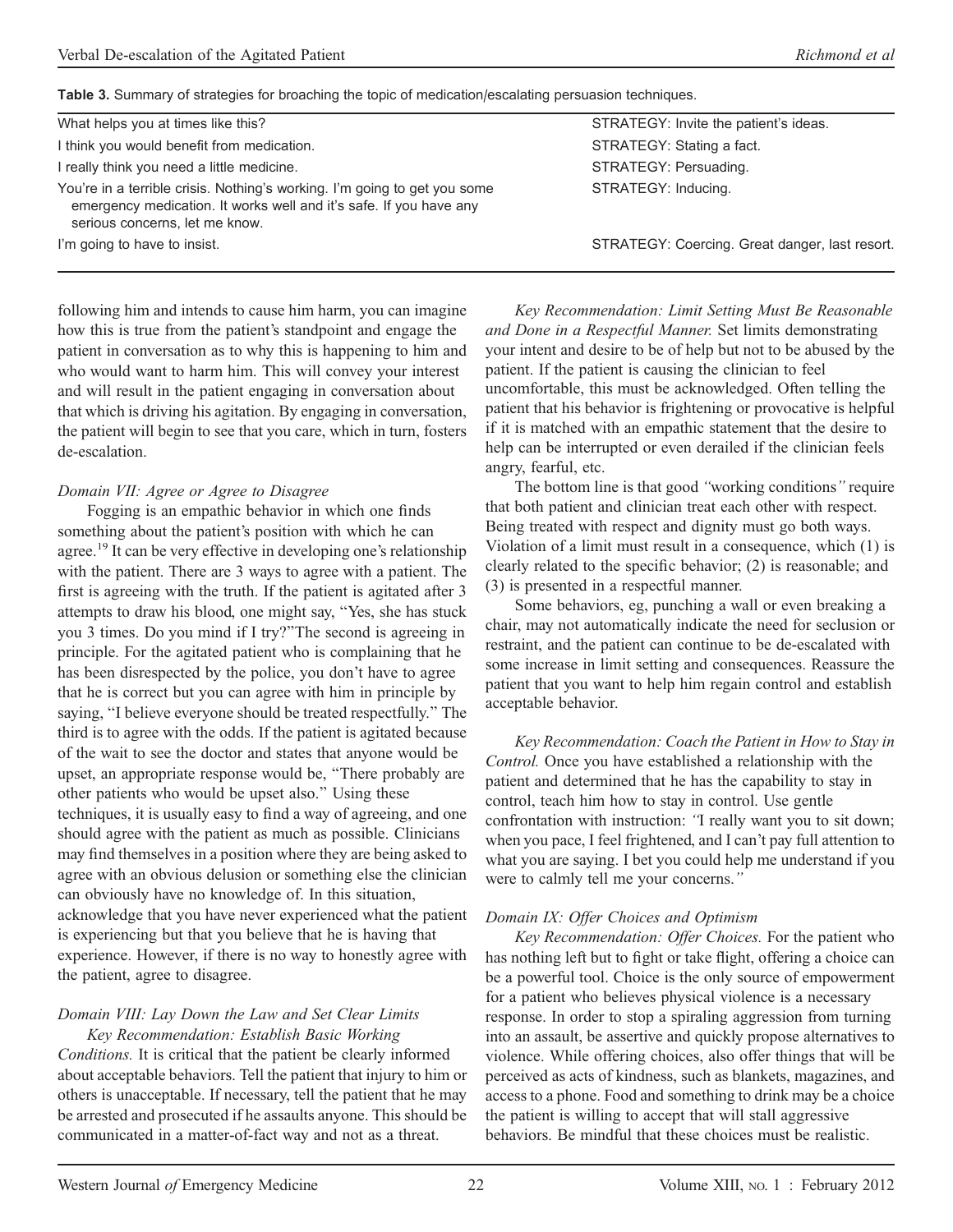Never deceive a patient by promising something that cannot be provided for him. For example, a patient should not be promised a chance to smoke when the hospital has a nosmoking policy.

Key Recommendation: Broach the Subject of Medications. The goal of medicating the agitated patient is not to sedate but to calm him. As Allen and colleagues<sup>11</sup> point out, a calm, conscious patient is one who can participate in his own care and work with the crisis clinician toward an appropriate treatment disposition, which is of benefit to the patient and also to the staff. It can decrease length of stay and make the emergency department experience a positive one.

When medications are indicated, offer choices to the patient. Timing is essential. Do not rush to give medication but, at the same time, do not delay medication when needed. Using increasing strategies of persuasion is a sound technique (Table 3). For example, the first step is not to mention medication at all but to ask the patient what he needs, what works. Try to get the request for medication to come from the patient himself, or perhaps the patient has a better idea.

If the patient does not mention medication and the clinician believes it is indicated, then state clearly to the patient that you think he would benefit from medication. Ask the patient what medication has helped him in the past or state, ''I see that you're quite uncomfortable. May I offer you some medication?''

Gentle confrontation may also be useful: ''It's important for you to be calm in order for us to be able to talk. How can that be accomplished? Would you be willing to take some medication?''

Another step is one just short of involuntary medication. ''Mr Smith, you're experiencing a psychiatric emergency. I'm going to order you some emergency medicine.'' This strategy is authoritative, as in being knowledgeable and self-assured, possessing expertise, having the ability to explain one's thinking, and being persuasive. Giving the patient a choice in either oral or parenteral administration can help give the patient some control. He may willingly take medication if the means of administration is a choice, even if the administration of medication itself is not a choice. Appealing to the patient's desire to stay in control and the clinician's mandate to keep everyone safe, one might say to the patient: ''I can't let any harm come to you or anyone else" or "I need to protect you from hurting someone, so I would like for you to take some medication to help you stay in control.'' The clinician then says to the patient as many times as necessary, ''Would you like to take medication by mouth or by a shot?'' Emphasizing the protection aspect is very important and can be effective in empowering the patient to stay in control. "I feel medications can help, would you like a pill you can swallow, a pill that will melt in your mouth, or a liquid? If you agree to take a pill by mouth you can avoid taking a shot.'' Even when there is no choice but to give an injection, the clinician can give a choice as

to which drug is to be used, emphasizing that one has a more beneficial side-effect profile.

Finally, when verbal attempts to de-escalate fail, more coercive measures such as restraints or injectable medication may be necessary to ensure safety but always as a last resort.

Key Recommendation: Be Optimistic and Provide Hope. Be optimistic but in a genuine way. Let patients know that things are going to improve and that they will be safe and regain control. Give realistic time frames for solving a problem and agree to help the patient work on the problem. When the patient states, "I want to get out of here," the clinician can respond, "I want that for you as well; I don't want you to have to stay here any longer than necessary; how can we work together to help you get out of here?''

#### Domain X: Debrief the Patient and Staff

Key Recommendation: Debrief the Patient. After any involuntary intervention with an agitated patient, it is the responsibility of the clinician who ordered these interventions to restore the therapeutic relationship to alleviate the traumatic nature of the coercive intervention and to decrease the risk of additional violence.

Start by explaining why the intervention was necessary. Let the patient explain events from his perspective. Explore alternatives for managing aggression if the patient were to get agitated again. Teach the patient how to request a time out and how to appropriately express his anger. Explain how medications can help prevent acts of violence and get the patient's feedback on whether his concerns have been addressed. Finally, debrief the patient's family who witnessed the incident.

Once the patient is calm, the clinician can acknowledge and work with the patient on a deeper level, help put the patient's concerns into perspective, and assist him in problem solving his initial precipitating situation. Since prevention of agitation is the best way to treat it, planning with the patient is best: ''What works when you are very upset as you were today? What can we/ you do in the future to help you stay in control?''

Key Recommendation: Debrief the Staff. If restraint or force needs to be used, it is important that the staff be debriefed on the actions after the event. Staff should feel free to suggest both what went well during the episode, and what did not, and recommend improvements for the next episode.

#### THE AGGRESSIVE PATIENT

As previously noted the extent of aggression associated with agitation has not been clearly established.<sup>5</sup> However, some agitated patients are aggressive and the approach to the patient depends upon the type of aggression. Moyer $2<sup>9</sup>$  has defined several types of aggression, some of which are commonly seen in the emergency setting. Types of aggression also have been identified in the setting of a correctional facility<sup>30</sup> and by martial arts instructors.31 These identified types can be placed in Moyer's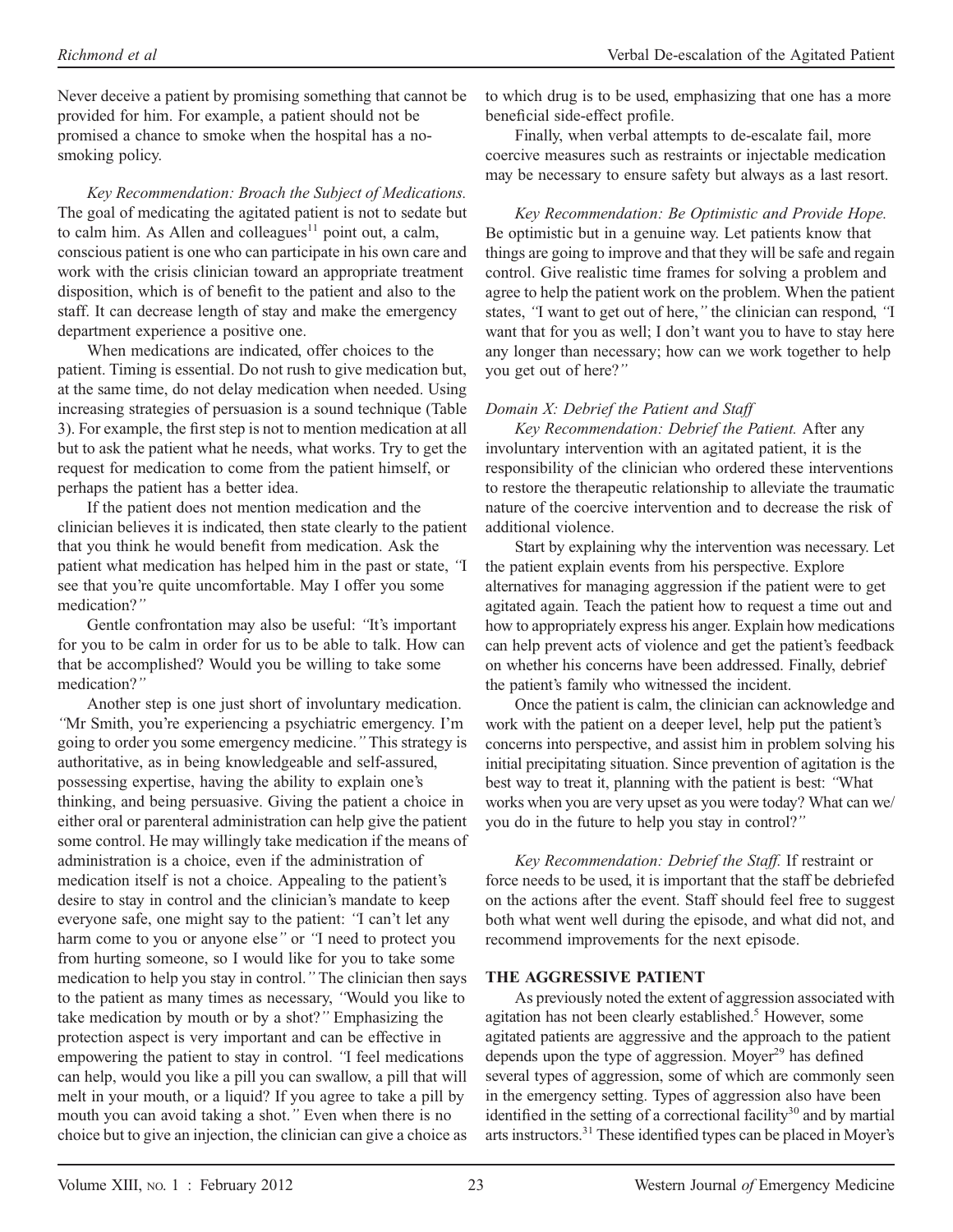classification and are important because principles of management have been developed for each of the different types of aggression. Some of the management techniques used in correctional facilities and taught in the martial arts are not recommended for use in the healthcare setting. However, the principles allow us to develop techniques appropriate to the healthcare setting and are discussed here. It will be apparent that there is always something the patient wants. As discussed earlier, identifying the patient's wants is important and, in this case, determines how the patient is managed.

Instrumental aggression is used by those who have found they can get what they want by violence or threats of violence. This aggression is not driven by emotion and can be handled by using unspecified counter offers to the aggressor's threat. If a patient threatens to hurt someone if he doesn't get a cigarette, a counter offer might be, "I don't think that's a good idea." The patient's next response may be, ''What do you mean?'' A counter offer would be, ''Let's not find out.''

Fear driven aggression is not self defense. The patient wants to avoid being hurt and may attack to prevent someone from hurting him. Give the fearful patient plenty of space. Do not have a show of force or in any other way intimidate the patient or make him feel threatened, as this will feed into the patient's belief that he is going to be hurt. De-escalation involves matching the patent's pace until he begins to focus on what is being said rather than his fear. If the patient says, ''Don't hurt me. Don't hurt me.'' Counter with the same pace by saying, ''You're safe here. You're safe here.'' Try to decrease the pace to help the patient calm down.

Irritable aggression comes in 2 forms. The first is the patient who has had boundaries violated. Someone has cheated him, humiliated him, or otherwise emotionally wounded him. He is angry and trying to put his world back together, ie, he is trying to regain his self-worth and integrity. This patient wants to be heard and have his feelings validated. This type of aggression is identified by the patient's telling you what has made him angry. De-escalation involves setting conditions for the patient to be heard. Fogging and the broken record approach<sup>19</sup> are most helpful. A typical scenario is the patient who found out that his girlfriend had cheated on him. His friends kidded him and a fight ensued. He was brought in by police. On arrival the patient is furious. He states that his girlfriend had cheated on him and that the police are treating him unfairly. The initial response is to agree in principle that the patient's anger is justified. This is followed by telling the patient that you want to know more but cannot until he regains control so that ''we can talk.'' The patient may respond that nobody understands. The response is that he may be right but you would like to try to understand. This loop may need repeated a dozen or more times before the patient complies.

The second form of irritable aggression occurs in persons who are chronically angry at the world and are looking for an excuse to ''go off.'' They give no reason for their anger. They

want to release the constant pressure resulting from their world view. They make unrealistic and erratic demands and use these as an excuse to attack when their demands are not met. They get enjoyment out of creating fear and confusion and may make feigned attacks to intimidate those who are working with them. Do not react in a startled or defensive way. These patients are looking for an emotional response from anyone who is an audience. Don't give them one and remove all other patients, unnecessary staff members, and bystanders from the area. Use emotionless responses. De-escalation involves giving the patient choices other than violence to get what he wants. As he makes erratic demands, use the broken record to return to the options you can offer. Let him know you will work with him but only when he is willing to be cooperative. Set firm limits to protect staff and other patients and intervene with restraint if the limit is violated. Unfortunately, many of these patients will test the limit by doing just what you have asked them not to do and end up in restraints.

#### SUMMARY

Verbal de-escalation techniques have the potential to decrease agitation and reduce the potential for associated violence, in the emergency setting. But while much has been written on the psychopharmacologic approaches to agitated patients, until now there has been relatively little discussion about verbal methods.

Modern clinical thinking endorses less coercive interventions, in which the patient becomes a collaborative partner with staff members in managing behavior. These approaches may result in many benefits over traditional procedures. Patients spiraling into agitation can be calmed without forced medication or restraint; most importantly, such benign treatment can empower the patient to stay in control while building trust with caregivers. This may help patients to confidently seek help earlier in the future, and avoid subsequent episodes of agitation altogether.

Address for Correspondence: Janet S. Richmond, MSW, 575 Chestnut St, Waban, MA 02468. E-mail: JanetRichmond@att.net.

Conflicts of Interest: By the WestJEM article submission agreement, all authors are required to disclose all affiliations, funding, sources, and financial or management relationships that could be perceived as potential sources of bias. The authors disclosed none.

#### REFERENCES

1. Lazare A, Eisenthal S, Wasserman L. The customer approach to patienthood: attending to patient requests in a walk-in clinic. Arch Gen Psychiatry. 1975;32:553–558.